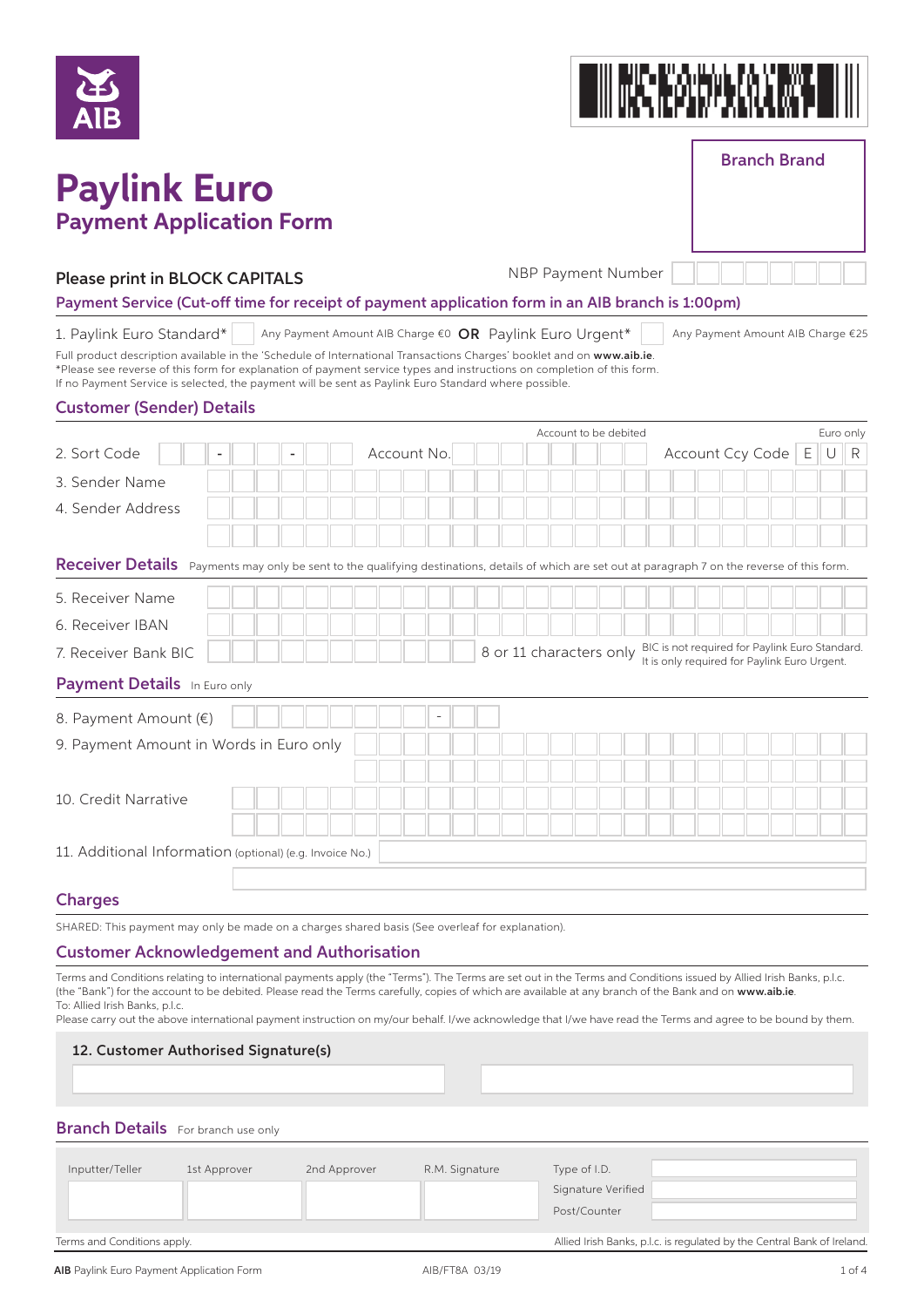

# ▓▌▀▄▐▝▞▃▜▜▝▄▚▖▙▜▐▘▞▜<br>▟▞▀▕▌▀▟▞▙▚▚▜▞▞▟▕▘▙▝▞▌

Branch Copy

Branch Brand

## **Paylink Euro Payment Application Form**

#### Please print in BLOCK CAPITALS

NBP Payment Number

Payment Service (Cut-off time for receipt of payment application form in an AIB branch is 1:00pm)

1. Paylink Euro Standard\* Any Payment Amount AIB Charge  $\epsilon$ 0 **OR** Paylink Euro Urgent<sup>\*</sup> | Any Payment Amount AIB Charge  $\epsilon$ 25

Full product description available in the 'Schedule of International Transactions Charges' booklet and on www.aib.ie. \*Please see reverse of this form for explanation of payment service types and instructions on completion of this form. If no Payment Service is selected, the payment will be sent as Paylink Euro Standard where possible.

#### Customer (Sender) Details

|                                                                                                                                                     |             | Account to be debited   |                                                                                                | Euro only |
|-----------------------------------------------------------------------------------------------------------------------------------------------------|-------------|-------------------------|------------------------------------------------------------------------------------------------|-----------|
| 2. Sort Code                                                                                                                                        | Account No. |                         | Account Ccy Code   E                                                                           | R<br>U    |
| 3. Sender Name                                                                                                                                      |             |                         |                                                                                                |           |
| 4. Sender Address                                                                                                                                   |             |                         |                                                                                                |           |
|                                                                                                                                                     |             |                         |                                                                                                |           |
| Receiver Details Payments may only be sent to the qualifying destinations, details of which are set out at paragraph 7 on the reverse of this form. |             |                         |                                                                                                |           |
| 5. Receiver Name                                                                                                                                    |             |                         |                                                                                                |           |
| 6. Receiver IBAN                                                                                                                                    |             |                         |                                                                                                |           |
| 7. Receiver Bank BIC                                                                                                                                |             | 8 or 11 characters only | BIC is not required for Paylink Euro Standard.<br>It is only required for Paylink Euro Urgent. |           |
| <b>Payment Details</b> In Euro only                                                                                                                 |             |                         |                                                                                                |           |
| 8. Payment Amount (€)                                                                                                                               |             |                         |                                                                                                |           |
| 9. Payment Amount in Words in Euro only                                                                                                             |             |                         |                                                                                                |           |
|                                                                                                                                                     |             |                         |                                                                                                |           |
| 10. Credit Narrative                                                                                                                                |             |                         |                                                                                                |           |
|                                                                                                                                                     |             |                         |                                                                                                |           |
| 11. Additional Information (optional) (e.g. Invoice No.)                                                                                            |             |                         |                                                                                                |           |
|                                                                                                                                                     |             |                         |                                                                                                |           |
| <b>Charges</b>                                                                                                                                      |             |                         |                                                                                                |           |

SHARED: This payment may only be made on a charges shared basis (See overleaf for explanation).

#### Customer Acknowledgement and Authorisation

Terms and Conditions relating to international payments apply (the "Terms"). The Terms are set out in the Terms and Conditions issued by Allied Irish Banks, p.l.c. (the "Bank") for the account to be debited. Please read the Terms carefully, copies of which are available at any branch of the Bank and on www.aib.ie To: Allied Irish Banks, p.l.c.

Please carry out the above international payment instruction on my/our behalf. I/we acknowledge that I/we have read the Terms and agree to be bound by them.

#### 12. Customer Authorised Signature(s)

#### **Branch Details** For branch use only

| Inputter/Teller             | 1st Approver | 2nd Approver | R.M. Signature | Type of I.D.                                                            |
|-----------------------------|--------------|--------------|----------------|-------------------------------------------------------------------------|
|                             |              |              |                | Signature Verified                                                      |
|                             |              |              |                | Post/Counter                                                            |
|                             |              |              |                |                                                                         |
| Terms and Conditions apply. |              |              |                | Allied Irish Banks, p.l.c. is regulated by the Central Bank of Ireland. |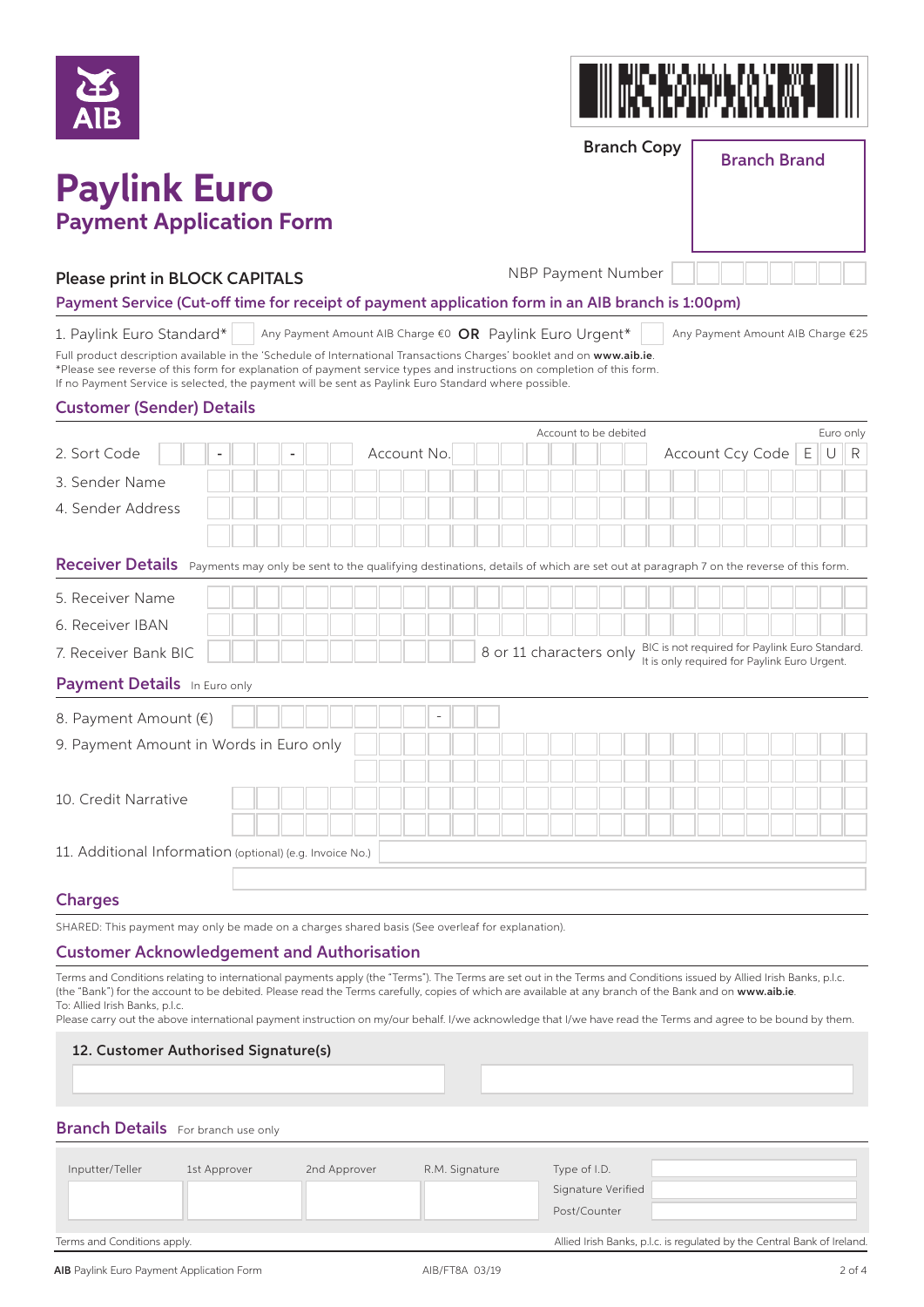



Customer Copy

### Branch Brand

## **Paylink Euro Payment Application Form**

#### Please print in BLOCK CAPITALS

NBP Payment Number

Payment Service (Cut-off time for receipt of payment application form in an AIB branch is 1:00pm)

1. Paylink Euro Standard\* Any Payment Amount AIB Charge  $\varepsilon$ 0 **OR** Paylink Euro Urgent<sup>\*</sup> Any Payment Amount AIB Charge  $\varepsilon$ 25

Full product description available in the 'Schedule of International Transactions Charges' booklet and on www.aib.ie. \*Please see reverse of this form for explanation of payment service types and instructions on completion of this form. If no Payment Service is selected, the payment will be sent as Paylink Euro Standard where possible.

#### Customer (Sender) Details

|                                                                                                                                                     |  |  |             |  |                         |  |  | Account to be debited |  |  |                                                                                                | Euro only |   |
|-----------------------------------------------------------------------------------------------------------------------------------------------------|--|--|-------------|--|-------------------------|--|--|-----------------------|--|--|------------------------------------------------------------------------------------------------|-----------|---|
| 2. Sort Code                                                                                                                                        |  |  | Account No. |  |                         |  |  |                       |  |  | Account Ccy Code   E                                                                           | U         | R |
| 3. Sender Name                                                                                                                                      |  |  |             |  |                         |  |  |                       |  |  |                                                                                                |           |   |
| 4. Sender Address                                                                                                                                   |  |  |             |  |                         |  |  |                       |  |  |                                                                                                |           |   |
|                                                                                                                                                     |  |  |             |  |                         |  |  |                       |  |  |                                                                                                |           |   |
| Receiver Details Payments may only be sent to the qualifying destinations, details of which are set out at paragraph 7 on the reverse of this form. |  |  |             |  |                         |  |  |                       |  |  |                                                                                                |           |   |
| 5. Receiver Name                                                                                                                                    |  |  |             |  |                         |  |  |                       |  |  |                                                                                                |           |   |
| 6. Receiver IBAN                                                                                                                                    |  |  |             |  |                         |  |  |                       |  |  |                                                                                                |           |   |
| 7. Receiver Bank BIC                                                                                                                                |  |  |             |  | 8 or 11 characters only |  |  |                       |  |  | BIC is not required for Paylink Euro Standard.<br>It is only required for Paylink Euro Urgent. |           |   |
| <b>Payment Details</b> In Euro only                                                                                                                 |  |  |             |  |                         |  |  |                       |  |  |                                                                                                |           |   |
| 8. Payment Amount (€)                                                                                                                               |  |  |             |  |                         |  |  |                       |  |  |                                                                                                |           |   |
| 9. Payment Amount in Words in Euro only                                                                                                             |  |  |             |  |                         |  |  |                       |  |  |                                                                                                |           |   |
|                                                                                                                                                     |  |  |             |  |                         |  |  |                       |  |  |                                                                                                |           |   |
| 10. Credit Narrative                                                                                                                                |  |  |             |  |                         |  |  |                       |  |  |                                                                                                |           |   |
|                                                                                                                                                     |  |  |             |  |                         |  |  |                       |  |  |                                                                                                |           |   |
| 11. Additional Information (optional) (e.g. Invoice No.)                                                                                            |  |  |             |  |                         |  |  |                       |  |  |                                                                                                |           |   |
|                                                                                                                                                     |  |  |             |  |                         |  |  |                       |  |  |                                                                                                |           |   |
| <b>Charges</b>                                                                                                                                      |  |  |             |  |                         |  |  |                       |  |  |                                                                                                |           |   |

SHARED: This payment may only be made on a charges shared basis (See overleaf for explanation).

#### Customer Acknowledgement and Authorisation

Terms and Conditions relating to international payments apply (the "Terms"). The Terms are set out in the Terms and Conditions issued by Allied Irish Banks, p.l.c. (the "Bank") for the account to be debited. Please read the Terms carefully, copies of which are available at any branch of the Bank and on www.aib.ie To: Allied Irish Banks, p.l.c.

Please carry out the above international payment instruction on my/our behalf. I/we acknowledge that I/we have read the Terms and agree to be bound by them.

#### 12. Customer Authorised Signature(s)

#### **Branch Details** For branch use only

| Inputter/Teller             | 1st Approver | 2nd Approver                                                            | R.M. Signature | Type of I.D.       |
|-----------------------------|--------------|-------------------------------------------------------------------------|----------------|--------------------|
|                             |              |                                                                         |                | Signature Verified |
|                             |              |                                                                         |                | Post/Counter       |
|                             |              |                                                                         |                |                    |
| Terms and Conditions apply. |              | Allied Irish Banks, p.l.c. is regulated by the Central Bank of Ireland. |                |                    |